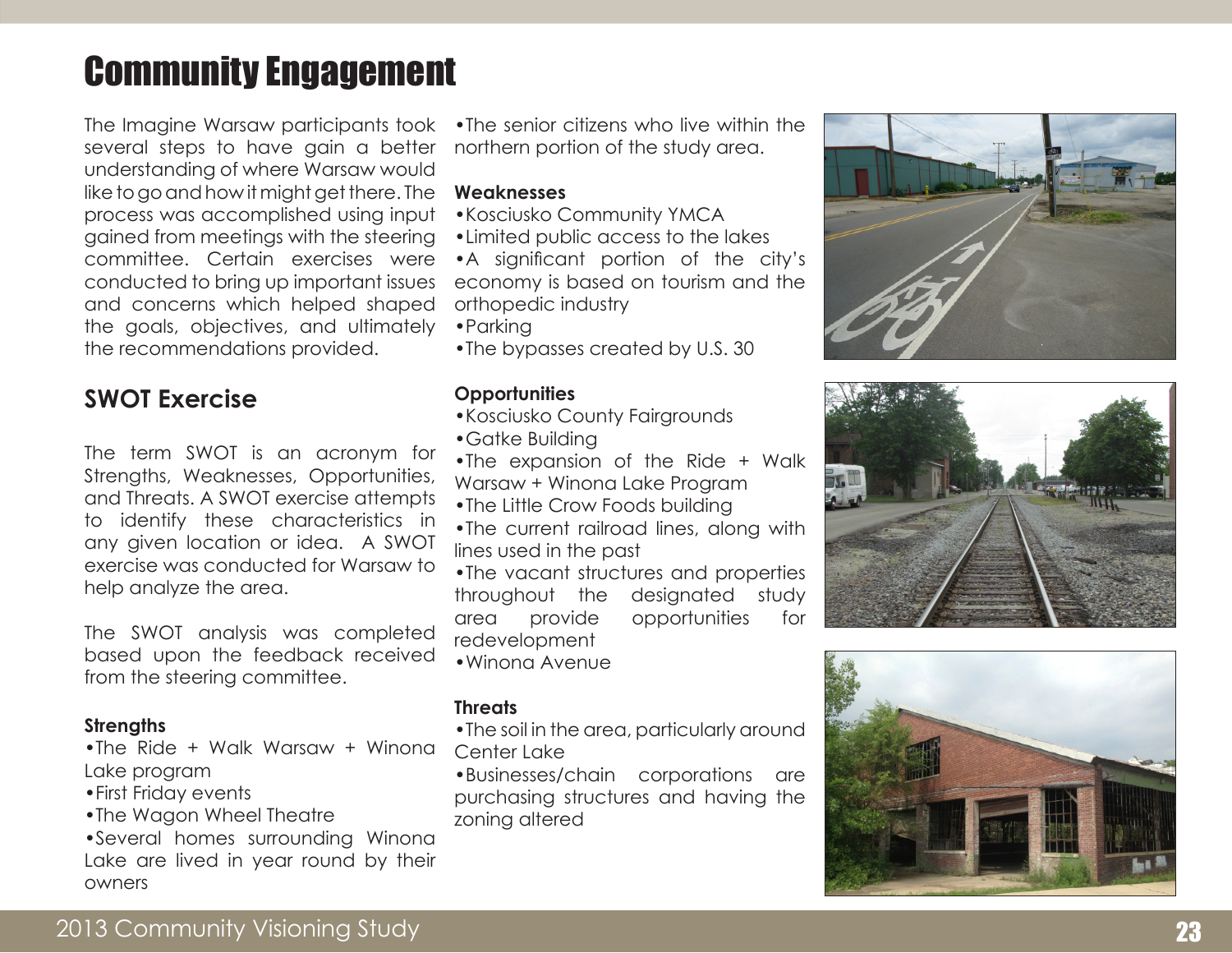# **Community Workshop**

The Imagine Warsaw Community Workshop was held at City Hall from June 20-22, 2013. The outcome resulted in many ideas and input from the Imagine Warsaw team and the town residents. These ideas were collected to not only improve and enhance the town, but to make Warsaw a memorable, livable, sustainable destination community.

To start the public participation process, the community workshop was conducted to clearly identify the entire community's vision for Warsaw and acceptance of the process. Therefore, public meetings were conducted to create discussion questions that were then answered through visual diagrams and graphics created during the community workshop.

This process involved many sectors of the community identifying and discussing issues of importance and what actions could be taken to achieve progress. Over two hundred individuals participated in the workshop. Each individual filled out a survey, if he or she had not done so previously, and was then led to leave comments on a gallery of posters focusing on a variety of ideas. Participants were highly enthusiastic and incredibly helpful and creative with their ideas and proposals.

By keeping Warsaw citizens involved, these plans and any future plans have a significantly higher chance of becoming a reality. Through the implementation of projects that aim to improve transportation circulation, connect existing assets within the community, expand upon the existing culture, improve standards of health, and promote sustainability, community involvement will certainly increase throughout the city of Warsaw.









24 Imagine Warsaw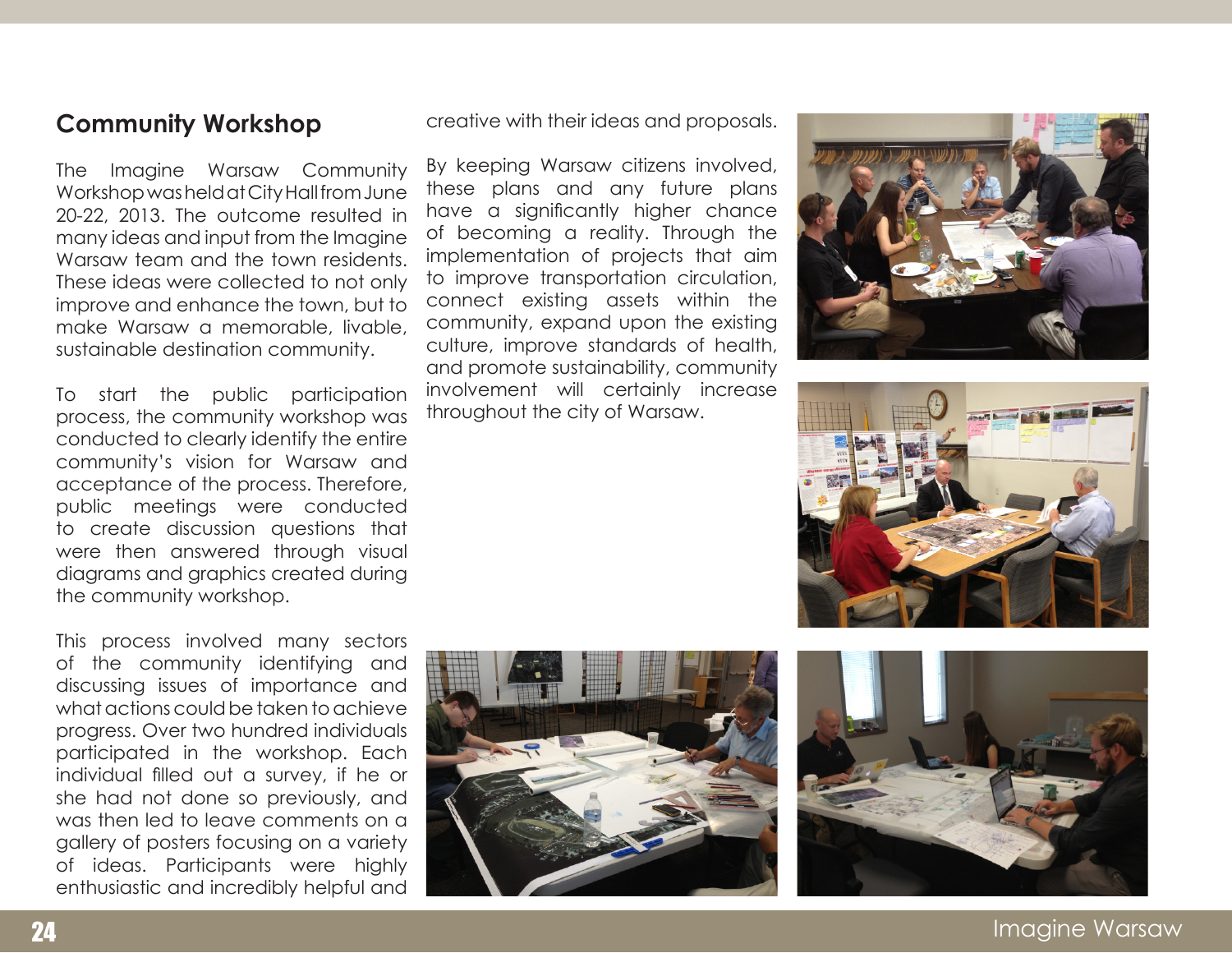# **Survey Results**

For more, see tables in *Appendix B.*

### **Respondent Profile**

The total number of respondents was 234 Warsaw residents. 58% of those respondents were males and 42% were females. Of those respondents, 41% have attained a bachelor's degree and 46% have a household income of \$80,000 or above. In terms of employment status, 84% of respondents were employed at the time the survey was taken and of those respondents, 81% work in Warsaw. Regarding residential longevity, 66% of respondents have lived in Warsaw for more than 10 years. When concerning attaining information about community events or happenings, 69% of respondents stated that word of mouth is their primary source of information while 54% replied that the Internet is where they go to gain information about events occurring in Warsaw.

## **City Perception Survey**

In this set of eight questions, respondents were asked to give their opinions of Warsaw and its amenities.

A significant number of respondents regularly visit a variety of attractions within Warsaw (see Figure 17). Popular attractions include the Village at Winona with 151 respondents confirming they frequently visit there, and the Lake City Greenway with approximately 100 respondents saying they use the greenway on a regular basis. Even though respondents use several attractions within the city frequently, 126 respondents would like to see more social and cultural amenities in Warsaw, as well as more shopping and dining options. Jobs and businesses are also crucial to the city of Warsaw, with 70% of respondents saying they live in the city primarily due to a job or business. This trend continued to be seen throughout the survey results, with respondents stating that the feature that needs the most improvement within the downtown is attracting new businesses.

More than 75% of respondents rely on gasoline-fueled vehicles to commute to their job or business even though the majority of respondents work within the city. Additionally, several respondents choose to travel to other locations within the region for entertainment; 169 travel primarily to Fort Wayne for entertainment, where 106 prefer to travel the 122 miles to Chicago (see Figure 18).

### **Visual Survey**

Each respondents was given a set of images, each with a specific question, and were asked to check the image or images that correspond most accurately to their preferences.

There were 130 respondents in favor of implementing townhomes or singlefamily homes, while 59 respondents would also like to see apartment complexes in Warsaw. 157 of the respondents thought that traditional downtown storefronts would be the most appropriate type of retail in the city, preferably specialty and local stores.

Of the residents who completed the visual preference portion of the survey, 151 said indoor restaurants would be the most appropriate in Warsaw, although outdoor restaurants or cafés were a close second with 141 votes. When concerning entertainment, 120 respondents thought that opening an art gallery or museum would be most beneficial to Warsaw, while 115 respondents would like to see more nightlife in the downtown area. 111 respondents would like to see a bike rental facility that could be used throughout the city.